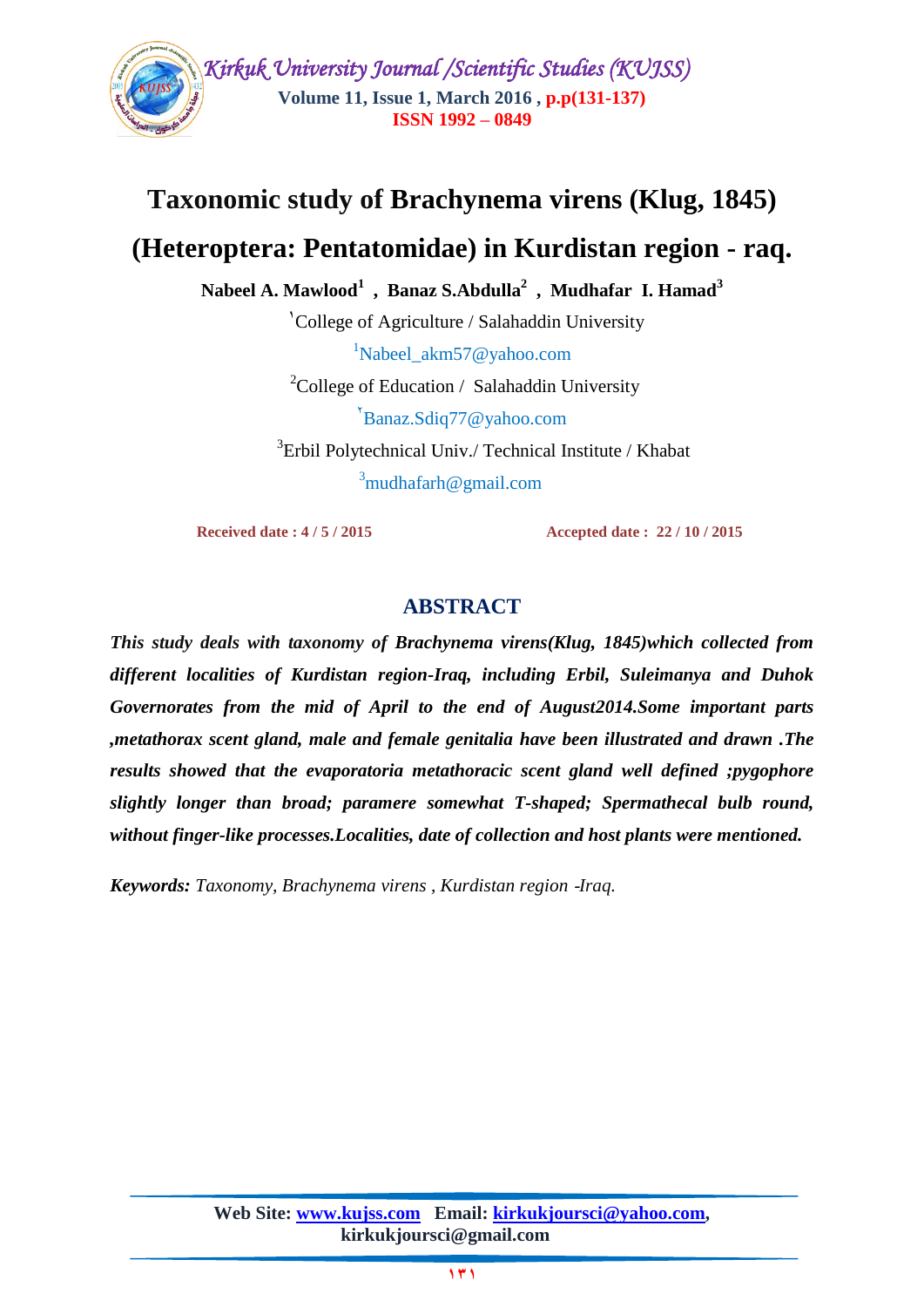

# دراسة تصنيفية لمنوع **(1845 ,Klug (Brachynemavirens**

# **(Heteroptera: Pentatomidae)**

**في أقميم كوردستان- العراق**

نبيل عبد القادر مولود<sup>י</sup> ، بناز صديق عبد الله<sup>"</sup> ، مظفر أسماعيل حمد "

1 كمية الزراعة / جامعة صالح الدين-اربيل

<sup>1</sup>[Nabeel\\_akm57@yahoo.com](mailto:Nabeel_akm57@yahoo.com)

2 كمية الزراعة / جامعة صالح الدين-اربيل

[Banaz.Sdiq77@yahoo.com](mailto:Banaz.Sdiq77@yahoo.com) <sup>2</sup>

3 المعهد التقني/ خابات / جامعة أربيل التقنية

 $\delta$ [mudhafarh@gmail.com](mailto:3mudhafarh@gmail.com)

**تاريخ استالم البحث: 4 / 5 / 2015 تاريخ قبول البحث: 22 / 10 / 2015**

#### **الملخص**

**أجريت دراسة تصنيفية (Klug(virens Brachynema تم جمعها من مناطق مختمفة من أقميم كوردستان- العراق تضمن أربيل ، سميمانية ودهوك ولمفترة من منتصف نيسان ولحد نهاية آب / .2114**  دلت نتائج الدراسة بأن غدد الرائحة ف*ي* الصدر الخلفي نامي بشكل جيد . الصفيحة العجزية أطول قليلا من عرضها .  **بصمة المستودع المنوي كروي الشكل خالية من البروز . القطعتين الجانبيتين لمسوءة الذكرية بشكل حرف T . تم توضيح ورسم بعض األجزاء المهمة وخاصة غدد الرائحة في الصدر الخمفي ، الصفيحة العجزية والسو ءتين الذكرية واألنثوية . ذكرت مناطق وتاريخ الجمع والعوائل النباتية لهذا النوع . الكلمات الدالة :** تصنيف ، النوع virens Brachynema ، أقليم كوردستان – العراق.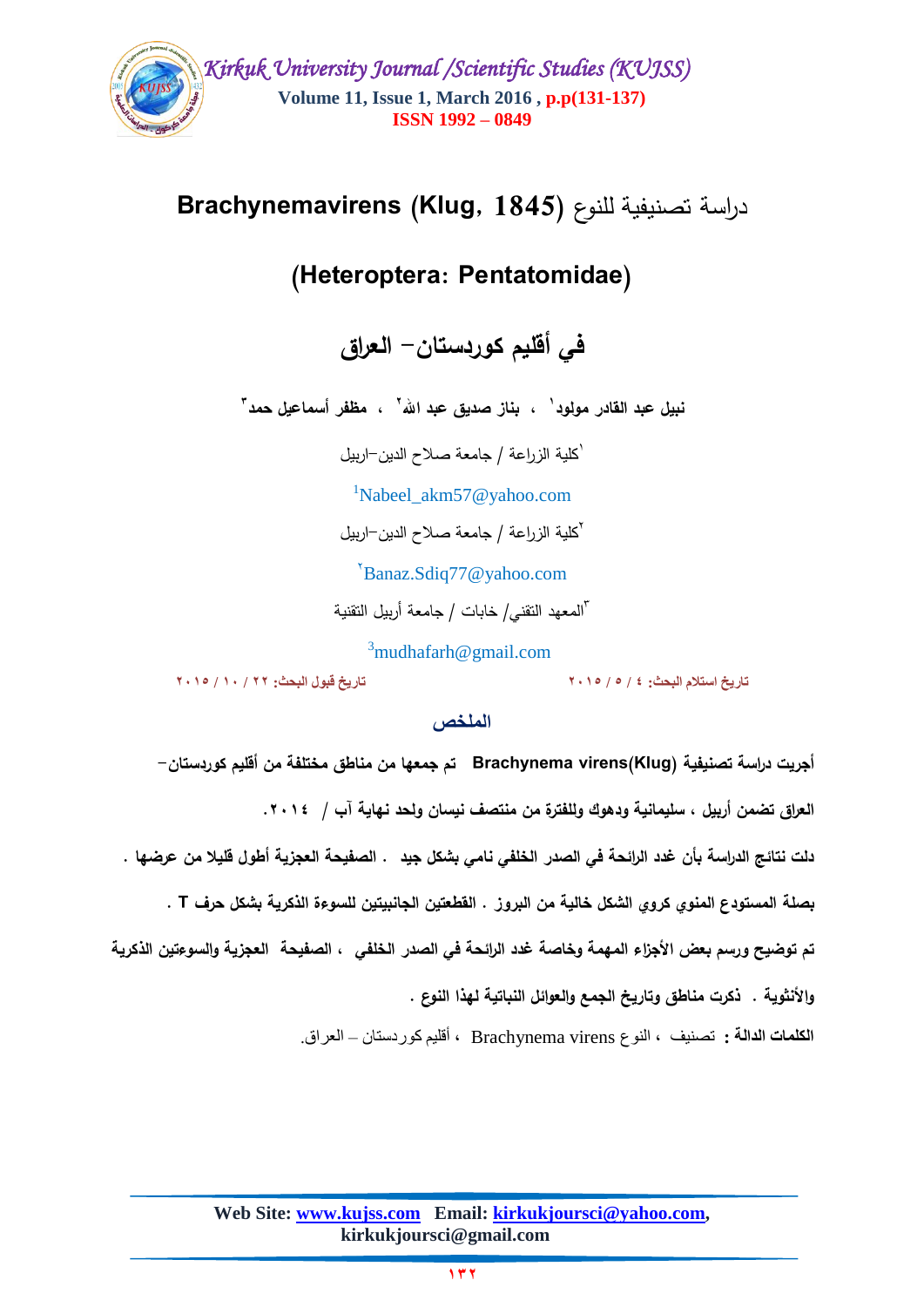*Kirkuk University Journal /Scientific Studies (KUJSS)*  **Volume 11, Issue 1, March 2016 , p.p(131-137) ISSN 1992 – 0849**

### **1. Introduction**

 The genus *Brachynema* Mulsant& Rey, 1852 (Pentatomidae: Pentatominae: Carpocorini) is composed of four Palearctic species: *B*. *cinctum* (Fabricius,177),*B*. *germarii* (Kolenati,1846), *B*. *purpurea marginatum* (Rambur,1839) and *B*. *signatum* (J) [1]. It is a typically Mediterranean genus of big- sized (green bugs) which was, as far as known, is mainly linked to Chenopodiacea and other halophilous plants. It was revised by [2].A key to the subspecies of *B.purpurea marginatum* (*B. p.triguttatum*Fieber,1870; *B. p.hypocrita* Putto, 1887;B*.p. purpurea marginatum* (Rambur, 1839) and B*.p. kerzbneri* Ribes & Pagola-Carte, 2007 was provided by [3]. [4]In his study on Hemiptera distributed in Iraq recorded *B.virens*. This species was originally described from Egypt, but is recorded also from Algeria, Tunisia, South France, South Russia, Caucasus, Turkistan, Yemen and Syria [5],abundant and pests of pistachionuts in the pistachio plantation areas of Iran orchards of Rafsanjan region in Iran[6].Widely distributedin Turkey [7 and 8],Pakistan [9],Italy North Africa, Ukraine, the Middle East, Central Asia, and China [10].The purpose of this paper is to describe and drawing important parts of this species, determine general distribution in different localities of Kurdistan region, and recorded the date of collection and host plants.

#### **2. MATERIAL AND METHOD**

 Samplings were carried out during the period May until August 2014for morphological study and determine the true bug *B.virens* in different localities of Kurdistan region including Erbil, Suleimanya and Duhok Governorates. Different sampling equipment's including hand picking, sweeping net, and trap methods were used. Collected specimens were put in ethanol 70% for identification and morphological study in suitable time. Locality and date of collection are recorded. The male genitalia were dissected by removing and boiling pygophore in 10% solution of KOH for 25-30 minutes following the method described by [11]. After eliminating excess KOH with water, the paramer and aedeagus were removed and inflated, and studied under compound microscope. For examining the female genitalia, the abdomen was removed and boiled in10% solution of KOH for 15, and spermathica was exposed by partially removing the terga as described by [9]. All the measurements are in millimeters. The measurements of various parts of the body were taken with the help of an ocular micrometer.The adult specimen's pictures were taken using a digital camera. To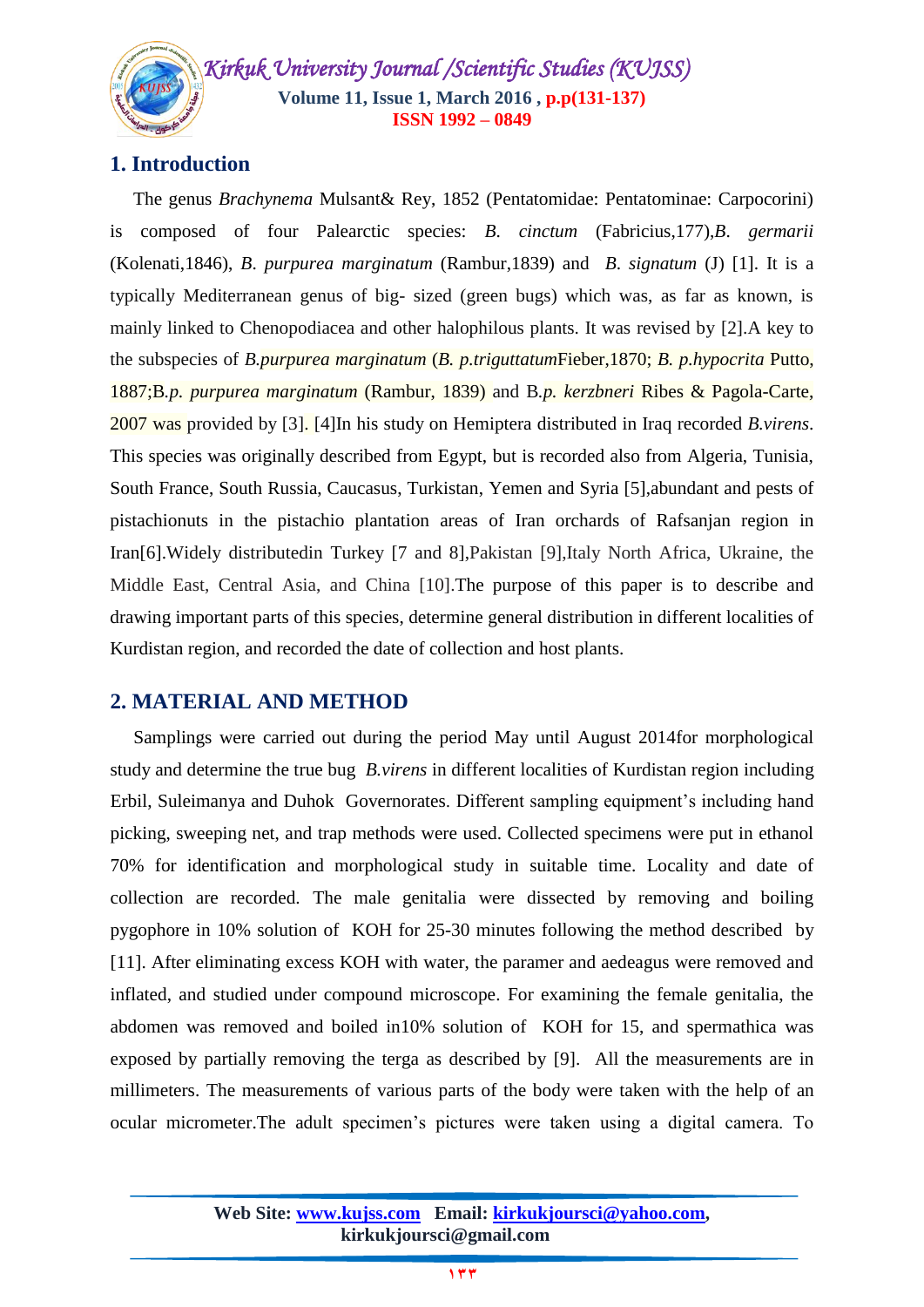

illustrate the metathoracic scent complex, male and female genitalia, a 0.1 rapid pen was used, and the length of the part are measured by using of linear micrometer.

### **3. RESULTS AND DISCUSSION**

**Brachynema virens**(Klug, 1845) synonyms: germarii(Kolenati,1846); anabasis (Becker, 1867); biplaga(Walker, 1867); flavomarginata (Jakovlev, 1871); griseus (Jakovlev, 1871); melanota Jakovlev, 1874.

**Body**: Photograph (1) nearly shield shaped, green color except lateral margins of pronotum and apex of scutellum yellowish green,

**Head**: Head longer than broader, somewhat triangular; paraclypei with straight lateral margin longer than clypeus, paraclypei apixes close to each other and enclosing clypus infront; anteocular distance more than reminder of head, anteocular distance 1.00-1.17 mm, reminder of head 1.0-1.12 mm, interocellar distance 1.0-1.1mm; interocular distance 1.3-1.5mm; antennae five segments,  $2<sup>nd</sup>$  antennal segment is the longest ones,  $3<sup>rd</sup>$  antennal segments is the shortest ones,length of antennal segments I 0.6-0.8 mm , II1.5- 1.9 mm, III0.7-1.1mm, IV 0.96-1.38 mm,and V1.2-1.4mm; antennal formula II>V>IV>III>I;labiumlong, reaching hind margin of middle coxae, length of labial segments I 1.2-1.4mm , II 1.30-1.45 mm, III 0.85- 0.90 mm, and IV 0.50-0.75 mm, Labial formula IV<III<II.

**Thorax** :Pronotum broad, more than 2X as wide as long and distinctly longer than head ; widthof pronotum 5.6-7.0 mm, length12.3-2.5mm;anterior angle toothed, humeral angle lacking black spots pointed, lateral margin sinuate;scutellum2X as long as broad, length of scutellum 4.5-5.5 mm, width 2.6-3.0 mm, apical lobe distinct, apex acute; evaporatoria of metathoracic scent gland well defined, ostiollar peritreme ovate, elongate; membrane of hemelytra longer than abdomen; apex scutellum – apex abdomen including membrane 3.7- 4.1. mm

**Abdomen:** Connexiva well expose at respose; male body size length (12.5-12.8) mm, width 5.2-5.5mm; female body size length 13.8-14 mm, width 5.5-5.7 mm.

**Male genitalia:** The male genitalia present the most important taxonomic characteristics used to distinguish between the different taxa. pygophore (Fig.13-B) slightly longer than broad, ventroposterior margin with medially concave, cup shaped cavity, dorsoposterior margin with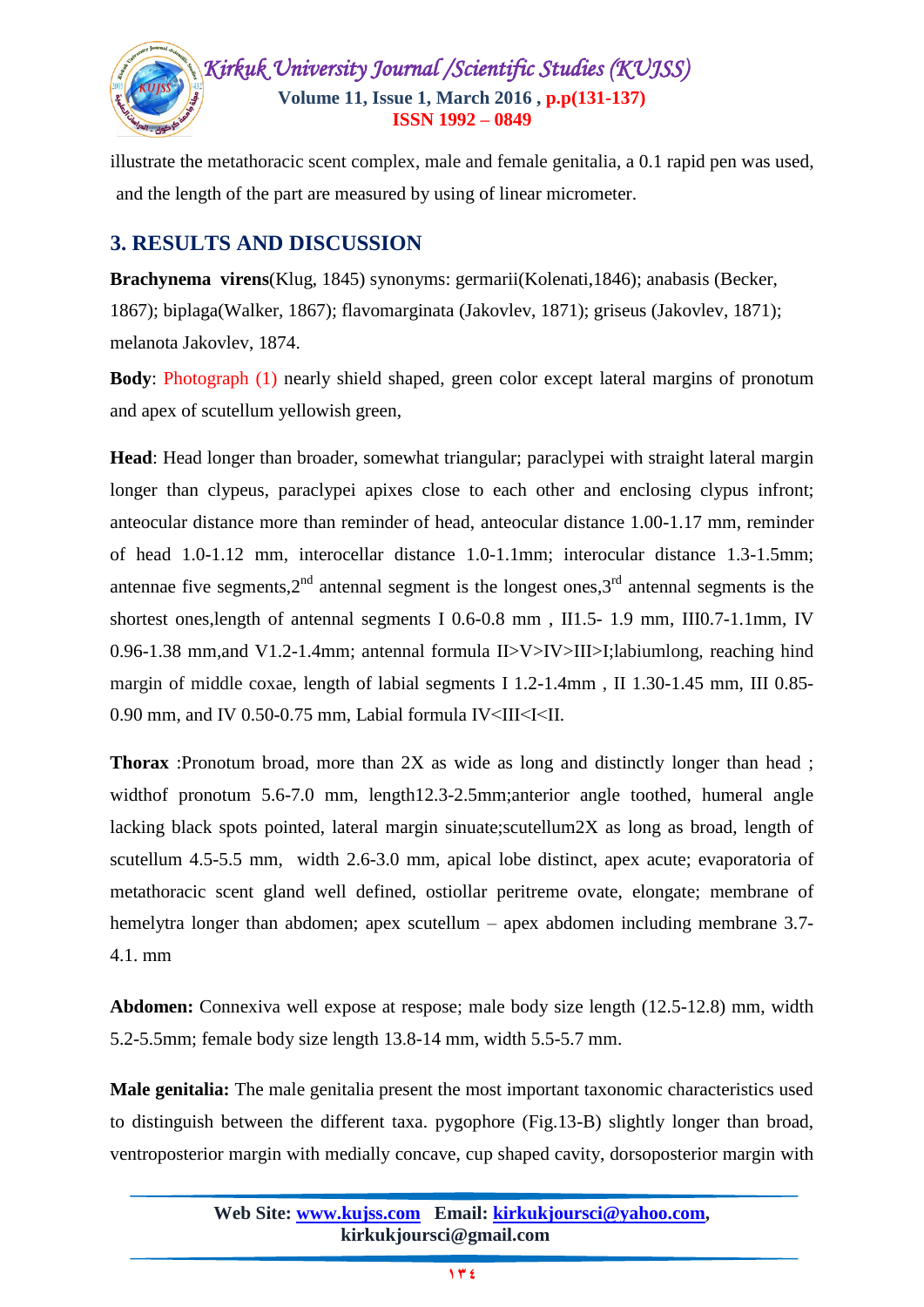

sallow cavity, sinuate, lateral lobes of pygophore prominent, posterolateral angles acute; paramere (Fig.13-C) somewhat T-shaped, comprising three parts, foot, stem and blade, stem long, moderately broad, blade elongate,apex of blade pointed, outer margin, concave, sinuate, inner margin convex; inflated aedeagus (Fig.13-D) dark brown, with a prominent dorsal membranous conjunctival appendage, pair of ventral membranous appendage, vesica straight, short not reaching to posterior margin of dorsal membreanous conjunctival appendage.

**Female gentalia:** (Fig.13-E) 1<sup>st</sup>gonocoxa usually broad, somewhat triangular, with convex posterior margin, closer to each other,  $2<sup>nd</sup>$  gonocoxa distinctly broader than long, with posterior margin medially concave,  $8<sup>th</sup>$  paratergite, elongate, triangular with posterior margins concave,  $9<sup>th</sup>$  paratergite elongate, not reaching to fused posterior margin of  $8<sup>th</sup>$  paratergite, Spermathecal bulb (Fig.13-F) round, without finger-like processes, with proximal spermathecal duct distinctly longer than distal spermathecal duct.



**Photograph (1):** Brachynema virens (Klug, 1845) (4X)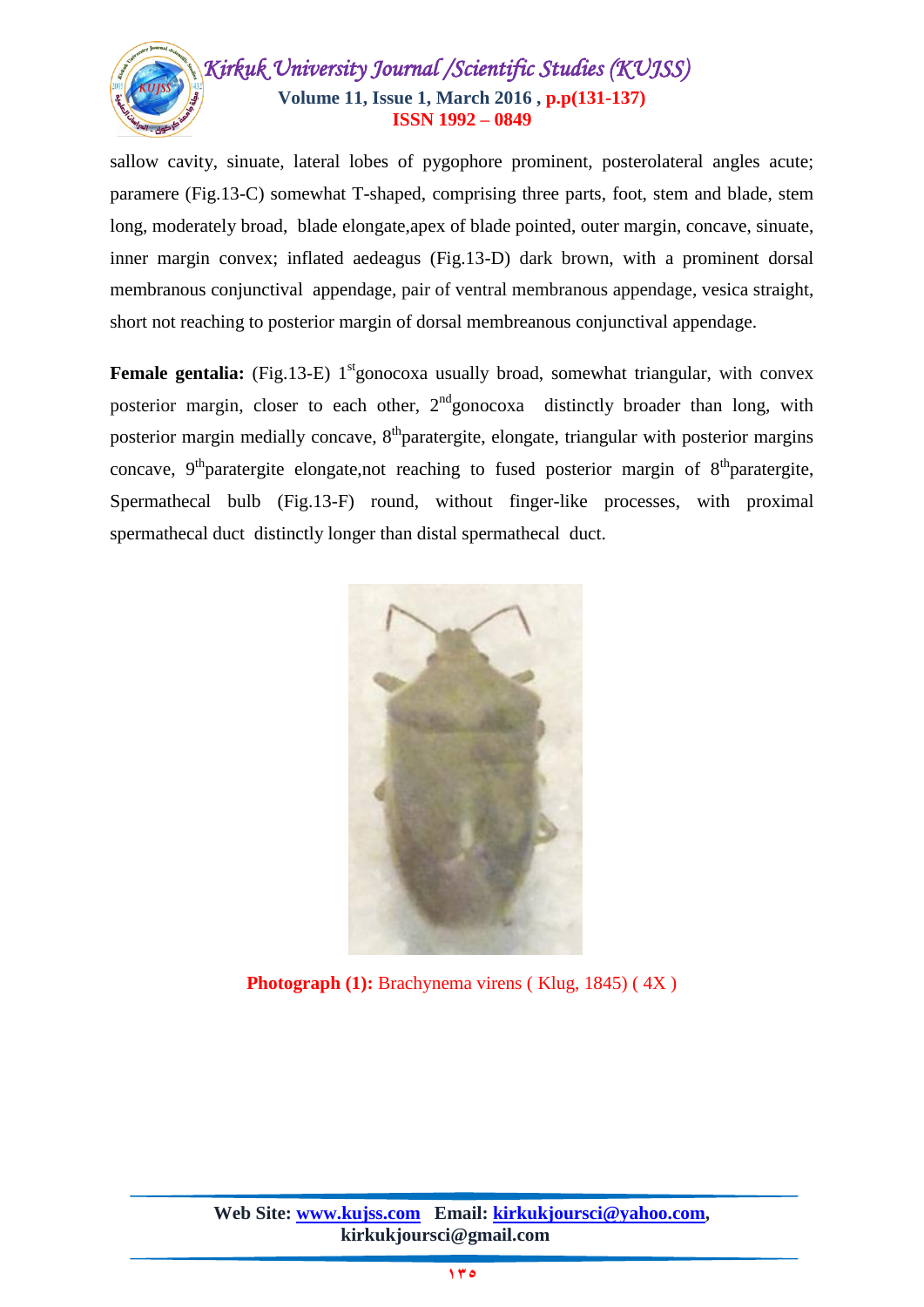

**Fig. (1):** Brachynema virens(Klug, 1845). (A) Pygophore ventral view; (B) Pygophore dorsal view; (C) Paramere; (D) Aedeagus; (E) Metathoracic scent gland; (F)  $8<sup>th</sup>$  and  $9<sup>th</sup>$  abdominal segments;(G) Spermatheca.

#### **References**

**[1]** D. A. Rider (2006). *Family Pentatomidae, Leach 1815, inAukemaB, RiegerChr (Eds.)*. Catalogue of the Heteroptera of the Palearctic region.Pentatomorpha II. Netberl.Entomol., Soc., 5: 233-402.

**[2]** J. Ribes and G. Schmetiz (1992). *Revision due genereBrachynema Mulsant& Rey*, 1852 (Heteroptera, Pentatomidae, Pentatominae). Bull. Annls. Soc. R. Belg. Entomol.,128:105-166. **[3]** J. Ribes and P. Carte (2006). *Brachynemapurpureomarginatumkerzneri n. spp.* From Iran (Hemiptera: Heteroptera: Pentatomidae). Heteropterus Rev. Entomol., 7(1): 19- 24.